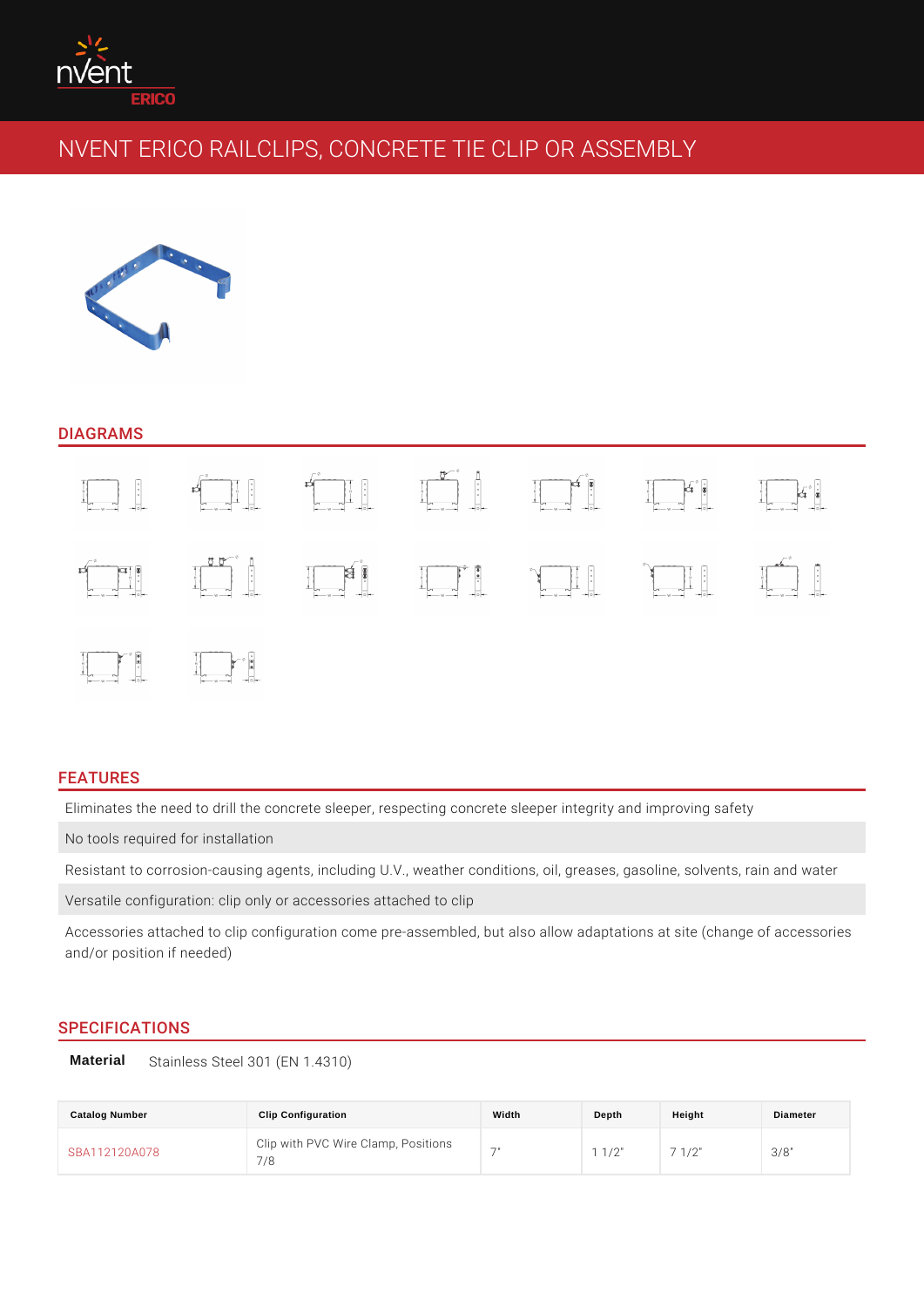| <b>Catalog Number</b> | Clip Configuration                                        | Width | Depth       | Height      | Diameter |
|-----------------------|-----------------------------------------------------------|-------|-------------|-------------|----------|
| SBA114129A089         | Clip with PVC Wire Clamp, Positions<br>8/9                |       | $1 \t1/2$   | $8$ 1/16"   | 3/8"     |
| SBA119105A089         | Clip with PVC Wire Clamp, Positions<br>8/9                |       | $1 \t1/2$   | 69/16"      | 3/8"     |
| SBA120100A078         | Clip with PVC Wire Clamp, Positions<br>7/8                |       | $1 \t1/2$   | $6 \t1/4$ " | 3/8"     |
| SBA120131A078         | Clip with PVC Wire Clamp, Positions<br>7/8                |       | $1 \t1/2$   | 83/16"      | 3/8"     |
| SBA120160A078         | Clip with PVC Wire Clamp, $P_1$ ositions<br>7/8           |       | 1 1/2       | 10"         | 3/8"     |
| SBA129128A078         | Clip with PVC Wire $C$ lam $p_3$ Positions<br>7/8         |       | $1 \t1/2$   | 8"          | 3/8"     |
| SBA132100A078         | Clip with PVC Wire Clamp, $P_0 s$ itions<br>7/8           |       | $1 \t1/2$   | 6 1/4       | 3/8"     |
| SBA132128A078         | Clip with PVC Wire Clamp, $P_0$ sitions<br>7/8            |       | $1 \t1/2$   | 8"          | 3/8"     |
| SBA132131A012         | Clip with PVC Wire Clamp, $P_0 s$ itions<br>1/2           |       | $1 \t1/2$   | 83/16"      | 3/8"     |
| SBA132132A089         | Clip with PVC Wire Clamp, $P_0$ sitions<br>8/9            |       | $1 \t1/2$   | $8 \t1/4$ " | 3/8"     |
| SBA136100A078         | Clip with PVC Wire Clamp, $P_0$ sitions<br>7/8            |       | $1 \t1/2$   | $6 \t1/4$   | $3/8$ "  |
| SBA136100A089         | Clip with PVC Wire $C$ lam $p$ , Positions<br>8/9         |       | $1 \t1/2$   | $6 \t1/4$   | 3/8"     |
| SBA136104A078         | Clip with PVC Wire Clamp, $P_0$ sitions<br>7/8            |       | $1 \t1/2$   | $6$ 1/2"    | 3/8"     |
| SBA136112A078         | Clip with PVC Wire $C$ lam $p \,$ , Positions<br>7/8      |       | $1 \t1/2$ " | 7"          | 3/8"     |
| SBA136127A078         | Clip with PVC Wire Clamp, $P_0$ sitions<br>7/8            |       | 1 1/2"      | 7 15/16"    | 3/8"     |
| SBA136128A078         | Clip with PVC Wire Clamp, Positions<br>7/8                |       | $1 \t1/2$ " | 8"          | $3/8$ "  |
| SBA136131A078         | Clip with PVC Wire Clamp, $P_1$ ositions<br>7/8           |       | $1 \t1/2$   | $8$ 3/16"   | 3/8"     |
| SBA136131A089         | Clip with PVC Wire Clamp, $P_1$ ositions<br>8/9           |       | $1 \t1/2$   | $8$ 3/16"   | 3/8"     |
| SBA136136A078         | Clip with PVC Wire Clamp, $P_0 s$ itions<br>7/8           |       | $1 \t1/2$   | $8$ 1/2"    | 3/8"     |
| SBA136140A078         | Clip with PVC Wire Clamp, $P_1 \circ P_3$ itions<br>7/8   |       | $1 \t1/2$   | $8 \t3/4$ " | $3/8$ "  |
| SBA136144A078         | Clip with PVC Wire Clamp, $P_0 s$ itions<br>7/8           |       | $1 \t1/2$   | 9"          | $3/8$ "  |
| SBA138100A078         | Clip with PVC Wire Clamp, $P_0s$ itions<br>7/8            |       | $1 \t1/2$   | $6 1/4$ "   | $3/8$ "  |
| SBA140109A089         | Clip with PVC Wire Clamp, $P_0 s$ itions<br>8/9           |       | $1 \t1/2$   | $6$ 13/16"  | 3/8"     |
| SBA140112A078         | Clip with PVC Wire Clamp, $P_0 \sin i \sin \theta$<br>7/8 |       | 1 1/2       | 7"          | $3/8$ "  |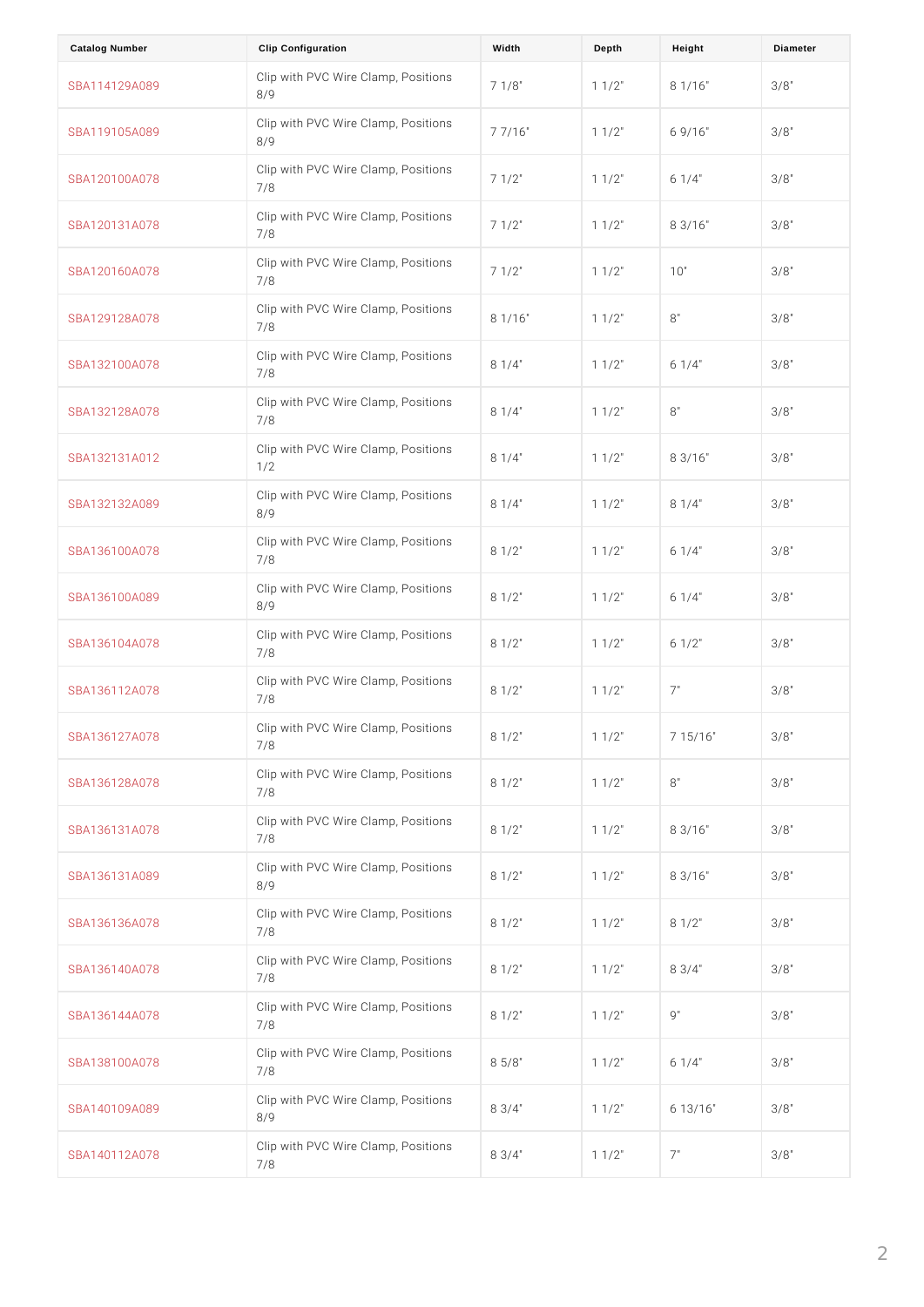| <b>Catalog Number</b> | Clip Configuration                                                      | Width | Depth     | Height     | Diameter |
|-----------------------|-------------------------------------------------------------------------|-------|-----------|------------|----------|
| SBA140136A078         | Clip with PVC Wire Clamp, $P_0$ sitions<br>7/8                          |       | $1 \t1/2$ | $8 \t1/2$  | 3/8"     |
| SBA140144A078         | Clip with PVC Wire Clamp, $P_{8}$ S <sub>3</sub> /4 <sup>"</sup><br>7/8 |       | $1 \t1/2$ | 9"         | 3/8"     |
| SBA141100A078         | Clip with PVC Wire Clamp, Positions<br>7/8                              |       | $1 \t1/2$ | $6 \t1/4$  | 3/8"     |
| SBA142096A089         | Clip with PVC Wire $C$ lam $p_3$ Positions<br>8/9                       |       | $1 \t1/2$ | 6 "        | 3/8"     |
| SBA144114A078         | Clip with PVC Wire Clamp, Positions<br>7/8                              |       | $1 \t1/2$ | 7 1/8"     | 3/8"     |
| SBA144144A078         | Clip with PVC Wire Clamp, Positions<br>7/8                              |       | $1 \t1/2$ | 9"         | 3/8"     |
| SBA144152A078         | Clip with PVC Wire Clamp, Positions<br>7/8                              |       | $1 \t1/2$ | 9 1/2      | 3/8"     |
| SBA144157A078         | Clip with PVC Wire Clamp, Positions<br>7/8                              |       | $1 \t1/2$ | 9 13/16"   | 3/8"     |
| SBA146139A089         | Clip with PVC Wire Clamp, $P_9 \circ s$ itions<br>8/9                   |       | $1 \t1/2$ | 8 11/16"   | 3/8"     |
| SBA148124A045         | Clip with PVC Wire Clamp, $P_9$ sitions<br>4/5                          |       | $1 \t1/2$ | 73/4"      | 3/8"     |
| SBA150108A089         | Clip with PVC Wire Clamp, $P_9$ $S_3 / 8$ <sup>"</sup><br>8/9           |       | $1 \t1/2$ | 63/4"      | 3/8"     |
| SBA150160A012         | Clip with PVC Wire $C$ lamp, Positions<br>1/2                           |       | $1 \t1/2$ | 10"        | 3/8"     |
| SBA150160A078         | Clip with PVC Wire Clamp, $P_9s$ itions<br>7/8                          |       | $1 \t1/2$ | 10"        | 3/8"     |
| SBA154144A078         | Clip with PVC Wire Clamp, $P_9s_{10}$ tions<br>7/8                      |       | 1 1/2     | 9"         | 3/8"     |
| SBA154144A089         | Clip with PVC Wire Clamp, $P_0$ sitions<br>8/9                          |       | 1 1/2"    | 9 "        | 3/8"     |
| SBA156168A078         | Clip with PVC Wire Clamp, $P_9$ Sitions<br>7/8                          |       | $1 \t1/2$ | 101/2      | 3/8"     |
| SBA160112A023         | Clip with PVC Wire Clamp, Positions<br>2/3                              |       | $1 \t1/2$ | 7"         | $3/8$ "  |
| SBA160112A078         | Clip with PVC Wire Clamp, Positions<br>7/8                              |       | $1 \t1/2$ | 7"         | $3/8$ "  |
| SBA160128A023         | Clip with PVC Wire Clamp, Positions<br>2/3                              |       | $1 \t1/2$ | 8"         | 3/8"     |
| SBA160128A078         | Clip with PVC Wire Clamp, Positions<br>7/8                              |       | $1 \t1/2$ | 8"         | 3/8"     |
| SBA160144A023         | Clip with PVC Wire Clamp, Positions<br>2/3                              |       | $1 \t1/2$ | 9"         | 3/8"     |
| SBA160172A023         | Clip with PVC Wire Clamp, Positions<br>2/3                              |       | $1 \t1/2$ | $10 \t3/4$ | 3/8"     |
| SBA161112A078         | Clip with PVC Wire Clamp, Positions<br>7/8                              |       | $1 \t1/2$ | 7"         | 3/8"     |
| SBA164164A078         | Clip with PVC Wire Clamp, Positions<br>7/8                              |       | 1 1/2"    | 101/4"     | $3/8$ "  |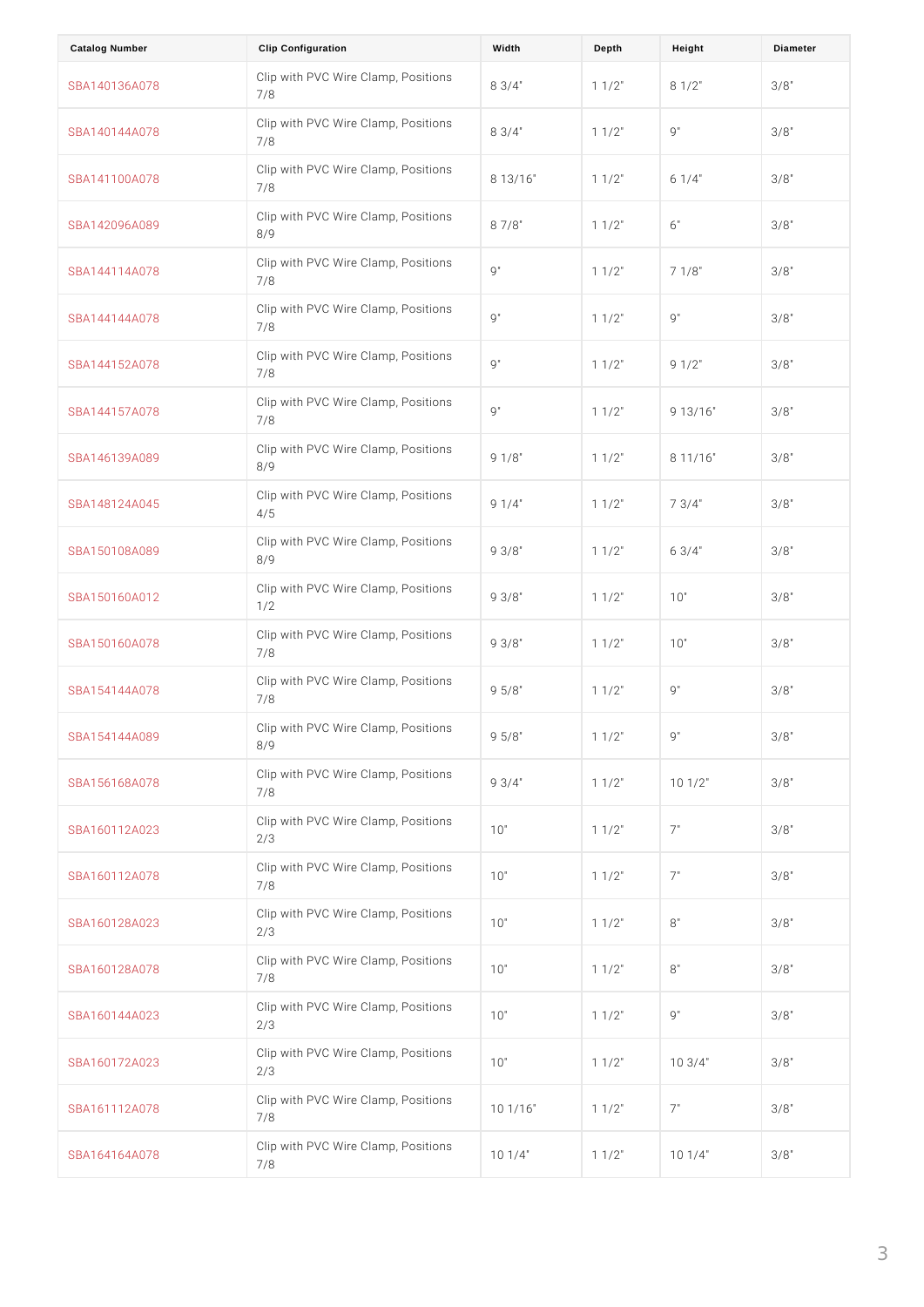| <b>Catalog Number</b> | Clip Configuration                                            | Width        | Depth     | Height      | Diameter    |
|-----------------------|---------------------------------------------------------------|--------------|-----------|-------------|-------------|
| SBA168152A078         | Clip with PVC Wire Clamp, Positions<br>7/8                    |              | $1 \t1/2$ | 9 1/2       | $3/8$ "     |
| SBA132132B005         | Clip with Conduit Hanger, 8P of \$4t'ion 5 1 1/2"             |              |           | $8 \t1/4$ " | $3/4$ "     |
| SBA136096B005         | Clip with Conduit Hanger, 8P of \$2trion 5 1 1/2"             |              |           | 6"          | $3/4$ "     |
| SBA144144B078         | Clip with Conduit Hanger, 9Positions 71/81/2"                 |              |           | 9"          | $3/4$ "     |
| SBA136100B107         | Clip with Conduit Hanger, 8P of \$2 tion 7 1 1/2"             |              |           | $6 \t1/4$ " | 1"          |
| SBA136120B103         | Clip with Conduit Hanger, 8P of \$2 tion 3 1 1/2"             |              |           | $7 \t1/2$   | 1"          |
| SBA136123B103         | Clip with Conduit Hanger, 8P 0 \$2 tion 3 1 1/2"              |              |           | 7 11/16"    | 1"          |
| SBA136123B137         | Clip with Conduit Hanger, 8P of \$2t"ions 31/71/2"            |              |           | 7 11/16"    | 1"          |
| SBA136131B107         | Clip with Conduit Hanger, 8P of \$2t"ion 7 1 1/2"             |              |           | $8 \t3/16"$ | 1"          |
| SBA136139B103         | Clip with Conduit Hanger, 8P of \$2t"ion 3 1 1/2"             |              |           | $8$ 11/16"  | 1"          |
| SBA136139B137         | Clip with Conduit Hanger, 8P of \$2trions 31/71/2"            |              |           | $8$ 11/16"  | 1"          |
| SBA142132B109         | Clip with Conduit Hanger, 8P $\bar{\sigma}$ \$8 tion 9 1 1/2" |              |           | $8 \t1/4$ " | 1"          |
| SBA148108B103         | Clip with Conduit Hanger, 9P of \$4 tion 3 1 1/2"             |              |           | $6 \t3/4$ " | 1"          |
| SBA148140B178         | Clip with Conduit Hanger, 9P of \$4 tions 71/81/2"            |              |           | $8 \t3/4$ " | 1"          |
| SBA154144B103         | Clip with Conduit Hanger, 9P 5 68 tion 3 1 1/2"               |              |           | 9"          | 1"          |
| SBA154144B137         | Clip with Conduit Hanger, 9P 5 \$ 8 t'ions 31/71 / 2"         |              |           | 9 "         | 1"          |
| SBA140145B207         | Clip with Conduit Hanger, 8P 8 \$4 t'ion 7 1 1/2"             |              |           | 9 1/16"     | $1 \t1/4$ " |
| SBA142132B209         | Clip with Conduit Hanger, 8P $\overline{a}$ \$8t"ion 9 1 1/2" |              |           | $8 \t1/4$ " | $1 \t1/4$ " |
| SBA116100             | Clip Only                                                     | $7 \t1/4$ "  | $1 \t1/2$ | $6 \t1/4$ " |             |
| SBA116131             | Clip Only                                                     | $7 \t1/4$ "  | $1 \t1/2$ | 83/16"      |             |
| SBA128104             | Clip Only                                                     | 8 "          | $1 \t1/2$ | $6 \t1/2$   |             |
| SBA128109C078         | Clip with L-Bracket, PositBons 7/8                            |              | $1 \t1/2$ | $6$ 13/16"  |             |
| SBA128128             | Clip Only                                                     | 8"           | $1 \t1/2$ | 8"          |             |
| SBA136100             | Clip Only                                                     | $8 \t1/2$    | $1 \t1/2$ | $6 \t1/4$ " |             |
| SBA136100B302         | Clip with Conduit Hanger, 8P 0 \$ 2 t'ion 2 1 1/2"            |              |           | $6 \t1/4$   | $1 \t1/2$   |
| SBA136104             | Clip Only                                                     | $8 \t1/2$    | $1 \t1/2$ | $6 \t1/2$   |             |
| SBA136108             | Clip Only                                                     | $8 \t1/2$    | $1 \t1/2$ | $6 \t3/4$ " |             |
| SBA136128             | Clip Only                                                     | $8 \t1/2$    | $1 \t1/2$ | 8 "         |             |
| SBA136132             | Clip Only                                                     | $8 \t1/2$    | $1 \t1/2$ | $8 \t1/4$   |             |
| SBA136136             | Clip Only                                                     | $8 \t1/2$    | $1 \t1/2$ | $8$ 1/2"    |             |
| SBA138128             | Clip Only                                                     | 85/8"        | $1 \t1/2$ | 8 "         |             |
| SBA138132             | Clip Only                                                     | $8\;\;5/8$ " | $1 \t1/2$ | $8 \t1/4$ " |             |
| SBA140128             | Clip Only                                                     | $8 \t3/4$ "  | $1 \t1/2$ | 8 "         |             |
| SBA140136C078         | Clip with L-Bracket, PositBo 68 \$47/8                        |              | $1 \t1/2$ | $8 \t1/2$   |             |
| SBA140140             | Clip Only                                                     | $8 \t3/4$ "  | $1 \t1/2$ | $8 \t3/4$ " |             |
| SBA14096              | Clip Only                                                     | $8 \t3/4$ "  | $1 \t1/2$ | 6 "         |             |
| SBA142100             | Clip Only                                                     | 87/8"        | $1 \t1/2$ | $6 \t1/4$   |             |
| SBA144100             | Clip Only                                                     | 9"           | $1 \t1/2$ | $6 \t1/4$   |             |
| SBA144104             | Clip Only                                                     | 9"           | $1 \t1/2$ | $6 \t1/2$   |             |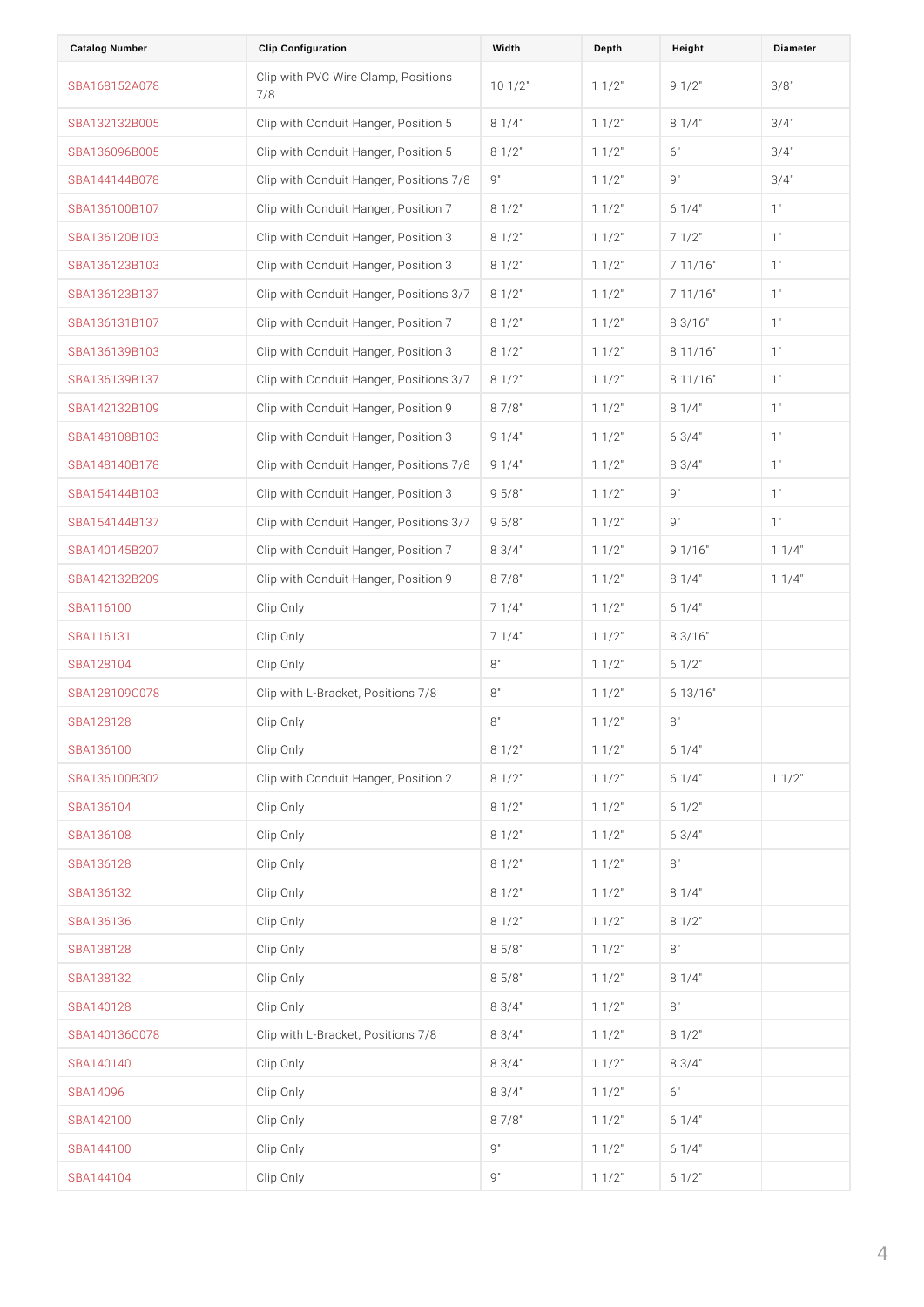| Catalog Number    | Clip Configuration                              | Width       | Depth       | Height                  | Diameter    |
|-------------------|-------------------------------------------------|-------------|-------------|-------------------------|-------------|
| SBA144108         | Clip Only                                       | 9 "         | $1 \t1/2$   | $6 \t3/4$ "             |             |
| SBA144114C078     | Clip with L-Bracket, Posit Do'ns 7/8            |             | $1 \t1/2$   | $7 \t1/8"$              |             |
| SBA144120C078     | Clip with L-Bracket, Posit Bo"ns 7/8            |             | $1 \t1/2$ " | $7 \t1/2$               |             |
| SBA144128         | Clip Only                                       | 9"          | $1 \t1/2$ " | 8"                      |             |
| SBA144140         | Clip Only                                       | 9 "         | $1 \t1/2$ " | $8 \t3/4$ "             |             |
| SBA144144B346     | Clip with Conduit Hanger, 9Positions 41/61/2"   |             |             | 9 "                     | $1 \t1/2$ " |
| SBA145096         | Clip Only                                       | 9 1/16"     | $1 \t1/2$ " | 6"                      |             |
| SBA146108C078     | Clip with L-Bracket, PositBon \$87/8            |             | $1 \t1/2$ " | $6 \t3/4$ "             |             |
| SBA146136         | Clip Only                                       | 9 1/8"      | $1 \t1/2$ " | $8 \t1/2$               |             |
| SBA148096         | Clip Only                                       | $9 \t1/4$ " | $1 \t1/2$ " | 6 "                     |             |
| SBA148116         | Clip Only                                       | $9 \t1/4$ " | $1 \t1/2$ " | $7 \t1/4$ "             |             |
| SBA148128         | Clip Only                                       | $9 \t1/4$ " | $1 \t1/2$ " | 8"                      |             |
| SBA154144C078     | Clip with L-Bracket, Posit Do 5 \$87/8          |             | $1 \t1/2$ " | 9"                      |             |
| SBA160108B305     | Clip with Conduit Hanger, 1POd'sition 5 1 1/2"  |             |             | 6 $3/4$ "               | $1 \t1/2$ " |
| SBA160112C078     | Clip with L-Bracket, PositildOn"s 7/8           |             | $1 \t1/2$ " | 7"                      |             |
| SBA172176         | Clip Only                                       | 103/4"      | $1 \t1/2$ " | 11"                     |             |
| <b>SBA257A1</b>   | Clip Only                                       | $9 \t1/2$   | $1 \t1/2$ " | 6 13/16"                |             |
| <b>SBA257H1B1</b> | Clip with Conduit Hanger, 9P 5 68 tion 3 1 1/2" |             |             | $6\quad 2\quad 3/3\ 2"$ | $1 \t3/4$ " |

# ADDITIONAL PRODUCT DETAILS

Photos of the different clip configurations show the accessory in position 3 and

## WARNING

nVent products shall be installed and used only as indicated in nVent's product Instruction sheets are available at www.nvent.com and from your nVent customer installation, misuse, misapplication or other failure to completely follow nVent's product malfunction, property damage, serious bodily injury and death and/or vo